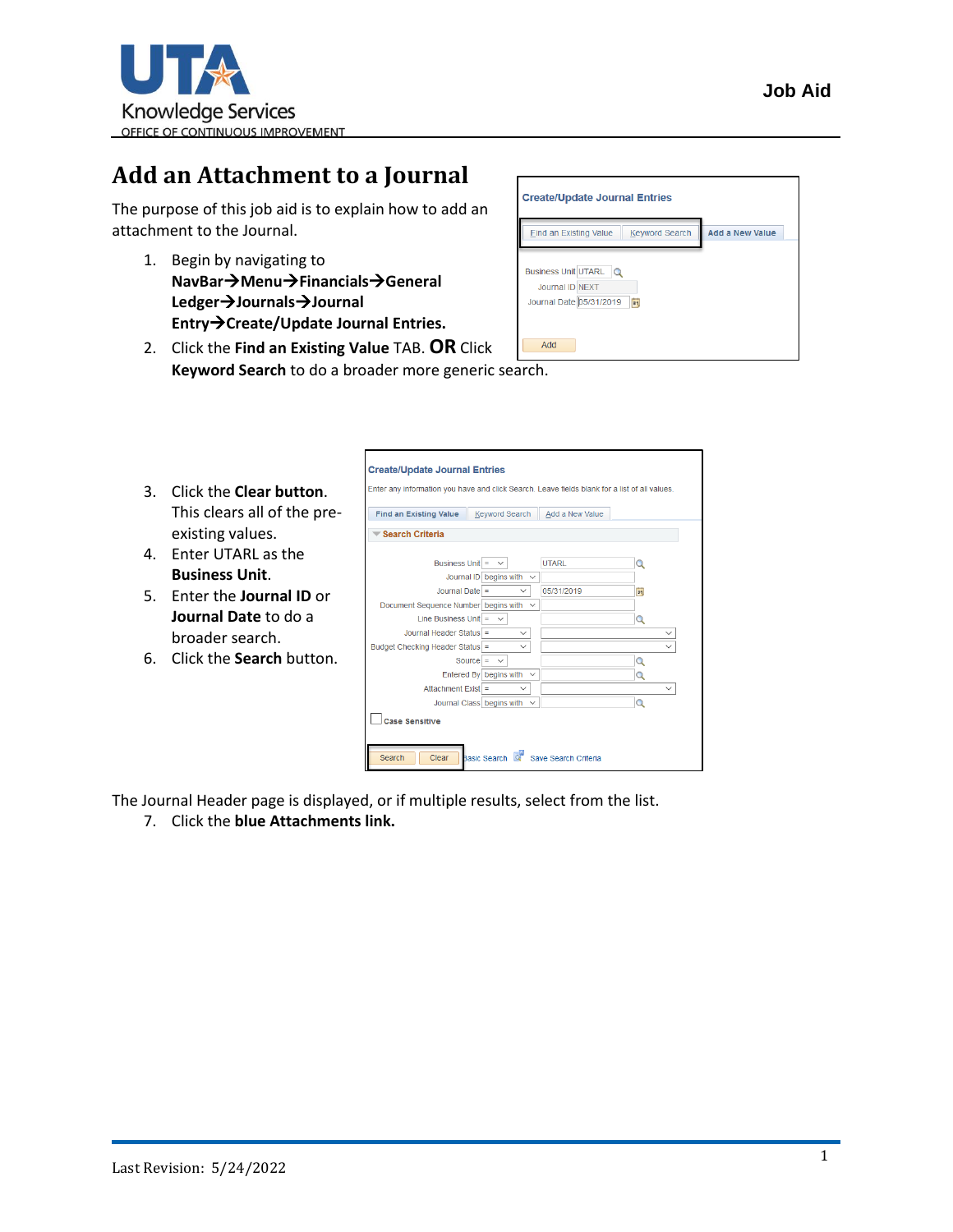

| Job Aid |
|---------|
|---------|

| Header<br><b>Totals</b><br>Errors<br>Lines | Approval                                                                     |                                                                |
|--------------------------------------------|------------------------------------------------------------------------------|----------------------------------------------------------------|
| <b>Unit UTARL</b>                          | Journal ID 0000199440                                                        | Date 05/31/2019                                                |
|                                            | Long Description Gasoline Fuel charges                                       | łд<br>ä.                                                       |
| *Ledger Group ACTUALS                      | 233 characters remaining                                                     | Adjusting Entry Non-Adjusting Entry<br>$\checkmark$            |
| Ledger                                     | <b>Fiscal Year</b>                                                           | 2019                                                           |
| *Source IDT                                | Period                                                                       | $\overline{9}$                                                 |
| <b>Reference Number</b>                    |                                                                              | ADB Date 05/31/2019                                            |
| <b>Journal Class</b>                       |                                                                              |                                                                |
| <b>Transaction Code GENERAL</b>            |                                                                              | <b>Auto Generate Lines</b>                                     |
| SJE Type                                   | $\checkmark$                                                                 | Save Journal Incomplete Status<br>Autobalance on 0 Amount Line |
|                                            | Currency Defaults: USD / CRRNT / 1<br>Attachments (0)                        | <b>CTA</b><br><b>Commitment Control</b>                        |
| Entered By 6001363564                      | Reversal: Do Not Generate Reversal                                           | <b>Tamara Ticknor</b>                                          |
|                                            | Entered On 06/03/2019 9:36:08AM<br>Last Updated On 06/03/2019 10:29:31AM     |                                                                |
| <b>圖</b> Save<br>ಹ್<br>Return to Search    | $\equiv$ Notify<br>Next in List<br><b>B</b> Refresh<br>Previous in List<br>ᆧ | $+$ Add<br>犀<br>Update/Display                                 |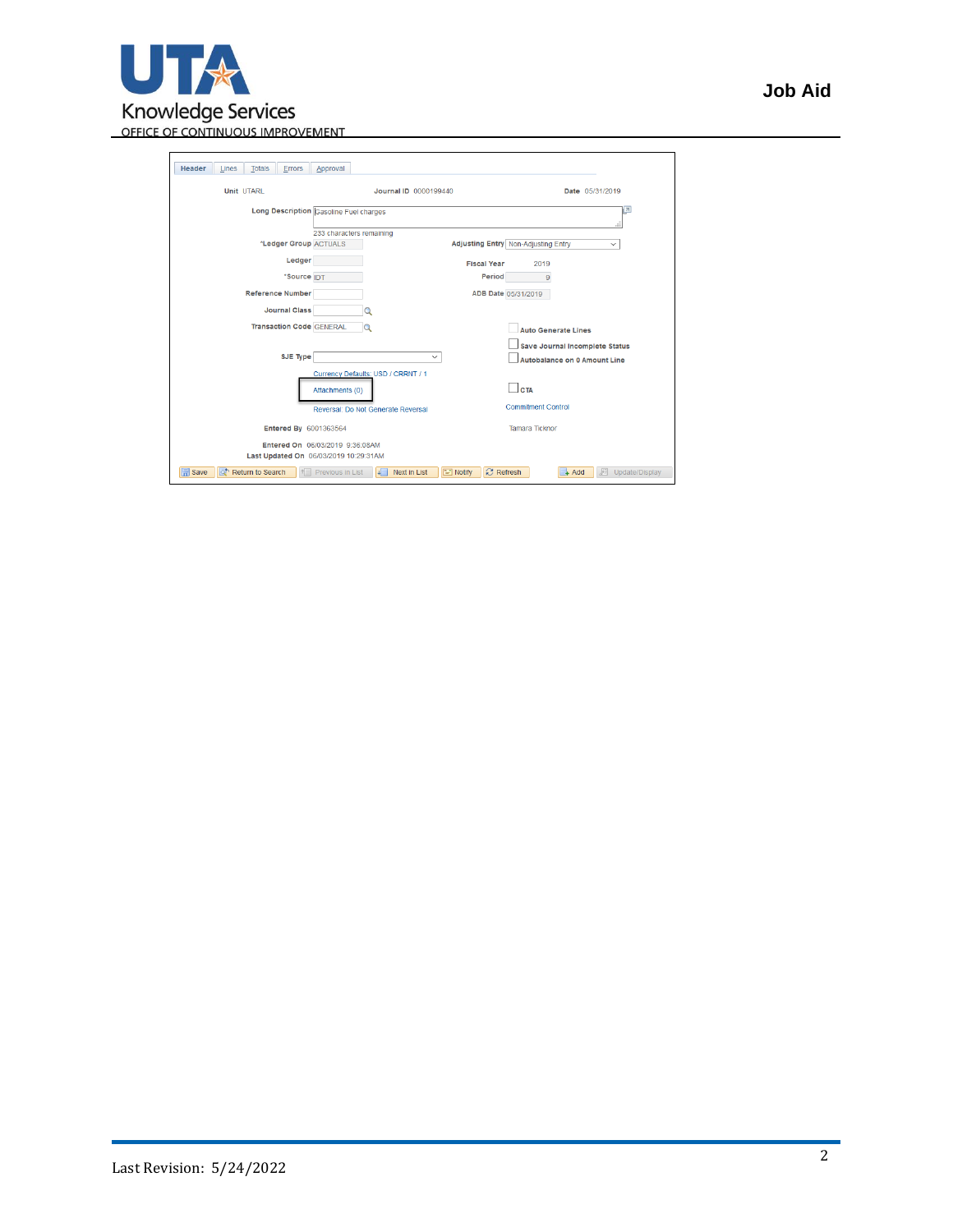

8. Click Browse in the pop-up that displays.

| <b>File Attachment</b>      |      |
|-----------------------------|------|
|                             | Help |
| No file selected.<br>Browse |      |
| Upload<br>Cancel            |      |
|                             |      |

- 9. Click to highlight the file you want to attach.
- 10. Click the Open button.

| File Upload              |                                               |                   |                    |                  | $\times$       |
|--------------------------|-----------------------------------------------|-------------------|--------------------|------------------|----------------|
|                          | $\bullet$ > This PC > Downloads >             |                   | $\vee$ 0           | Search Downloads | م              |
| New folder<br>Organize * |                                               |                   |                    | E .              | $\bullet$<br>m |
| MAV eSHOP<br>Λ           | Name                                          | Date modified     | Type               | Size             |                |
| Microsoft Teams          | Meadow Park Estates Addition Block 30 Lot 6   | 5/15/2019 8:28 AM | Microsoft Word D   | 692 KB           |                |
| Notebooks                | $\overline{2}$ 50-132 (2)                     | 5/15/2019 7:58 AM | Adobe Acrobat D    | 119 KB           |                |
| payment vouche           | $\frac{1}{2}$ 50-132 (1)                      | 5/15/2019 7:57 AM | Adobe Acrobat D    | <b>119 KB</b>    |                |
| <b>Special Order Re</b>  | $7.50 - 132$                                  | 5/15/2019 7:54 AM | Adobe Acrobat D    | <b>119 KB</b>    |                |
| <b>Timesheets</b>        | attachments                                   | 5/14/2019 5:30 PM | Compressed (zipp   | 843 KB           |                |
| <b>Training Class Ch</b> | Open Encumbrances draft                       | 5/13/2019 4:46 PM | Microsoft Word D   | <b>144 KB</b>    |                |
| travel and expen         | Possible defect in 9 chartfield values        | 5/10/2019 1:03 PM | Microsoft Word D   | <b>147 KB</b>    |                |
|                          | $\boxed{\equiv}$ ps (3)                       | 5/9/2019 9:21 AM  | Microsoft Excel 97 | 5 KB             |                |
| This PC                  | $\boxed{\equiv}$ ps (2)                       | 5/9/2019 9:20 AM  | Microsoft Excel 97 | 3 KB             |                |
| 3D Objects               | 国 ps (1)                                      | 5/9/2019 9:19 AM  | Microsoft Excel 97 | 3 KB             |                |
| define                   | <b>April Procard</b>                          | 5/8/2019 2:02 PM  | Adobe Acrobat D    | <b>860 KB</b>    |                |
| <b>Desktop</b>           | BF-PGC-F5                                     | 5/8/2019 1:42 PM  | Adobe Acrobat D    | 114 KB           |                |
| <b>Documents</b>         | Monitoring Plan and Specialized Training form | 5/8/2019 12:43 PM | Microsoft Word 9   | 53 KB            |                |
| <b>Downloads</b>         | <b>M</b> payroll 05082019                     | 5/8/2019 8:41 AM  | Microsoft Excel 97 | 26 KB            |                |
| $\checkmark$             | 图 export 1557322693808                        | 5/8/2019 8:38 AM  | Microsoft Excel 97 | <b>14 KB</b>     |                |
|                          | File name: BF-PGC-F5                          |                   | $\checkmark$       | <b>All Files</b> | $\checkmark$   |
|                          |                                               | Open              | Cancel             |                  |                |

11. Click the **Upload** button.

| <b>File Attachment</b>  |      |
|-------------------------|------|
|                         | Help |
| BF-PGC-F5.pdf<br>Browse |      |
| Upload<br>Cancel        |      |

The attachment is added.

- 12. Uncheck the checkbox if you DO Not want to share the attachment with the approver. The default is checked.
- 13. Add a **Description** if desired to describe the attachment.
- 14. Click **OK** if no other attachments need to be added. **OR** Click **Add Attachment** are repeat the steps above to add additional attachments.